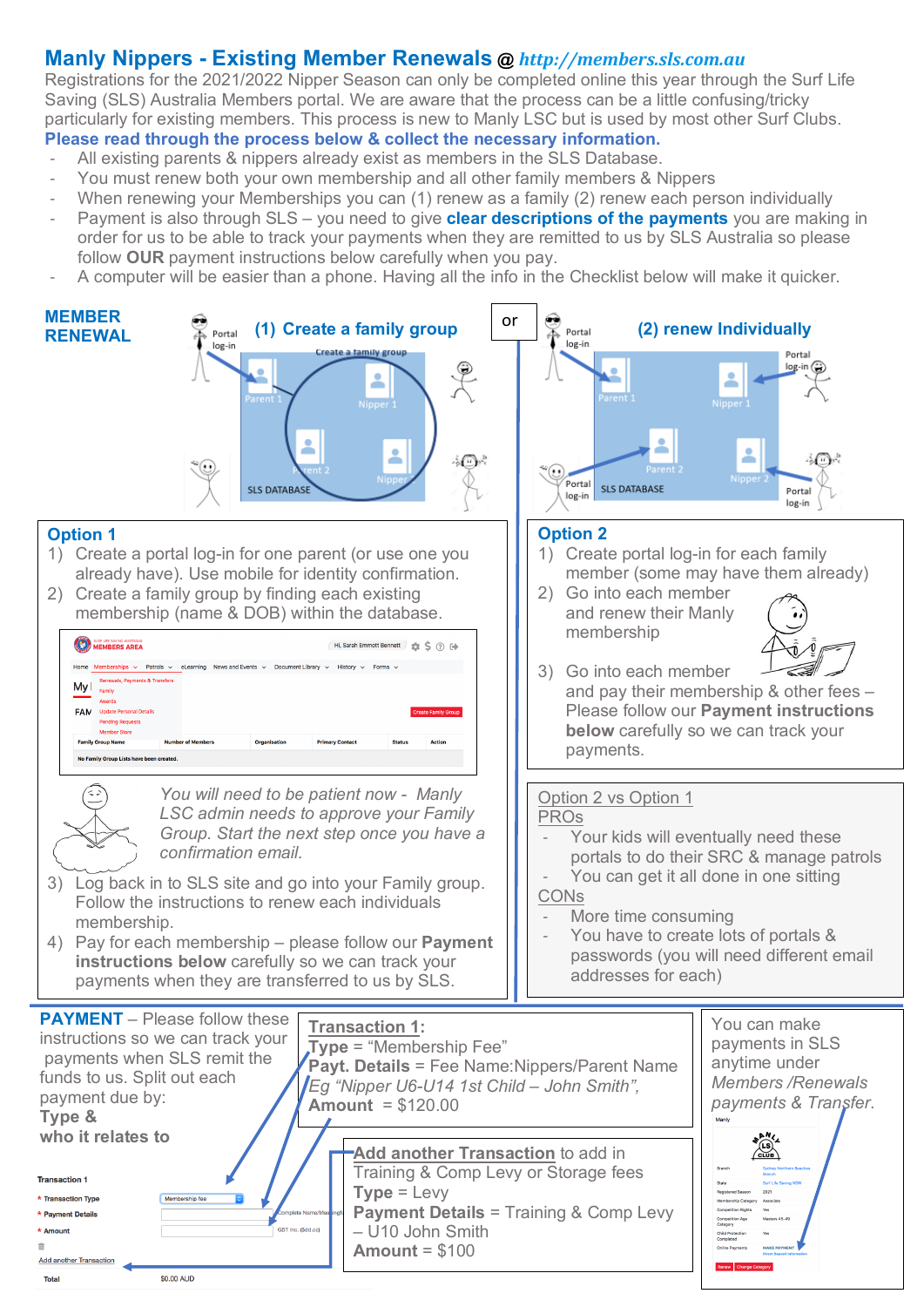## **MANLY NIPPERS REGISTRATION CHECKLIST**

**PARENT/CARER - You will NEED to have at LEAST ONE PARENT/CARER registered with Manly LSC** 

|                               |                                | <b>Choose one of the following MEMBERSHIPS</b>                                                           |                                                                                       | Any Club storage fees (LEVY)                                                                                         |
|-------------------------------|--------------------------------|----------------------------------------------------------------------------------------------------------|---------------------------------------------------------------------------------------|----------------------------------------------------------------------------------------------------------------------|
| <b>Parent/Carer Name</b>      | <b>Nipper</b><br><b>Parent</b> | <b>Nipper Parent</b><br><b>Active Member</b><br>Bronze qualified<br>for Water Safety<br>(insurance incl) | <b>Other appropriate</b><br><b>MLSC</b><br><b>Membership</b><br>(see full list below) | (see list - Eligibility criteria apply<br>- these should be confirmed as<br>available first – can be added<br>later) |
| 1 <sup>st</sup> Nipper Parent | \$75                           | \$200                                                                                                    |                                                                                       |                                                                                                                      |
| 2 <sup>nd</sup> Nipper Parent | \$50                           | \$200                                                                                                    |                                                                                       |                                                                                                                      |

### **NIPPERS**

| Name     | Age<br>Group | <b>MEMBERSHIP</b><br><b>Fee</b> | <b>Optional Training &amp;</b><br><b>Competition LEVY</b><br><b>U9-U14</b><br>(payable Nippers who<br>attend Water/Beach<br>Training and/or<br>Carnivals) | <b>TOTAL</b><br><b>FEES</b> | <b>Active Kids Voucher</b><br><b>Number</b> |
|----------|--------------|---------------------------------|-----------------------------------------------------------------------------------------------------------------------------------------------------------|-----------------------------|---------------------------------------------|
| Nipper 1 |              | \$120                           | \$100                                                                                                                                                     |                             |                                             |
| Nipper 2 |              | \$85                            | \$100                                                                                                                                                     |                             |                                             |
| Nipper 3 |              | \$65                            | \$100                                                                                                                                                     |                             |                                             |
| Nipper 4 |              | \$0                             | \$100                                                                                                                                                     |                             |                                             |

# **OTHER YOUNG ADULT MEMBERS IN FAMILY GROUP**

| <b>Name</b> | choose one   | <b>MEMBERSHIP fee -</b> | Optional<br><b>Competition</b> | <b>Add any Storage</b><br>Fees $(LEVY) -$ | <b>TOTAL</b><br><b>FEES</b> | <b>Active Kids</b><br><b>Vouchers</b> |
|-------------|--------------|-------------------------|--------------------------------|-------------------------------------------|-----------------------------|---------------------------------------|
|             |              |                         |                                |                                           |                             |                                       |
|             | <b>Cadet</b> | <b>Junior Fee</b>       | fee (LEVY)                     | (Eligibility criteria                     |                             |                                       |
|             | fee          | U16-U18                 | U15-Open                       | apply - these should                      |                             |                                       |
|             | U13-U15      |                         |                                | be confirmed as                           |                             |                                       |
|             |              |                         |                                | available first – can be                  |                             |                                       |
|             |              |                         |                                | added later)                              |                             |                                       |
|             | \$100        | \$100                   | \$200                          |                                           |                             |                                       |
|             |              |                         |                                |                                           |                             |                                       |
|             |              |                         |                                |                                           |                             |                                       |
|             | \$100        | \$100                   | \$200                          |                                           |                             |                                       |
|             |              |                         |                                |                                           |                             |                                       |
|             |              |                         |                                |                                           |                             |                                       |

| <b>Age Groups</b> |                |                | <b>Proficiency Requirements</b>                     |                   |
|-------------------|----------------|----------------|-----------------------------------------------------|-------------------|
| Age               | Age as at      |                | <b>Pool Swim</b>                                    | <b>Surf Swim</b>  |
| Group             | midnight 30    | U6/7           | No requirements                                     | No requirements   |
|                   | September 2021 |                | <b>25m</b> swim – freestyle (untimed)               |                   |
| U <sub>6</sub>    | 5 years        | U8             | 1 minute survival float                             | Not applicable    |
| U7                | 6 years        |                | <b>200m</b> swim $-$ freestyle, in less than 6 mins | Minimum 150m open |
| U <sub>8</sub>    | 7 years        | U9/10          | 2 minutes survival float                            | water swim        |
| U <sub>9</sub>    | 8 years        |                |                                                     |                   |
| U10               | 9 years        | U11/12 minutes | 200m swim - freestyle, in less than 6               | Minimum 288m open |
| U11               | 10 years       |                | 2 minutes survival float                            | water swim        |
| U12               | 11 years       |                |                                                     |                   |
| U13               | 12 years       |                | 200m swim - freestyle, in less than 5               | Minimum 288m open |
| U14               | 13 years       | U13/14         | minutes<br>3 minutes survival float                 | water swim        |